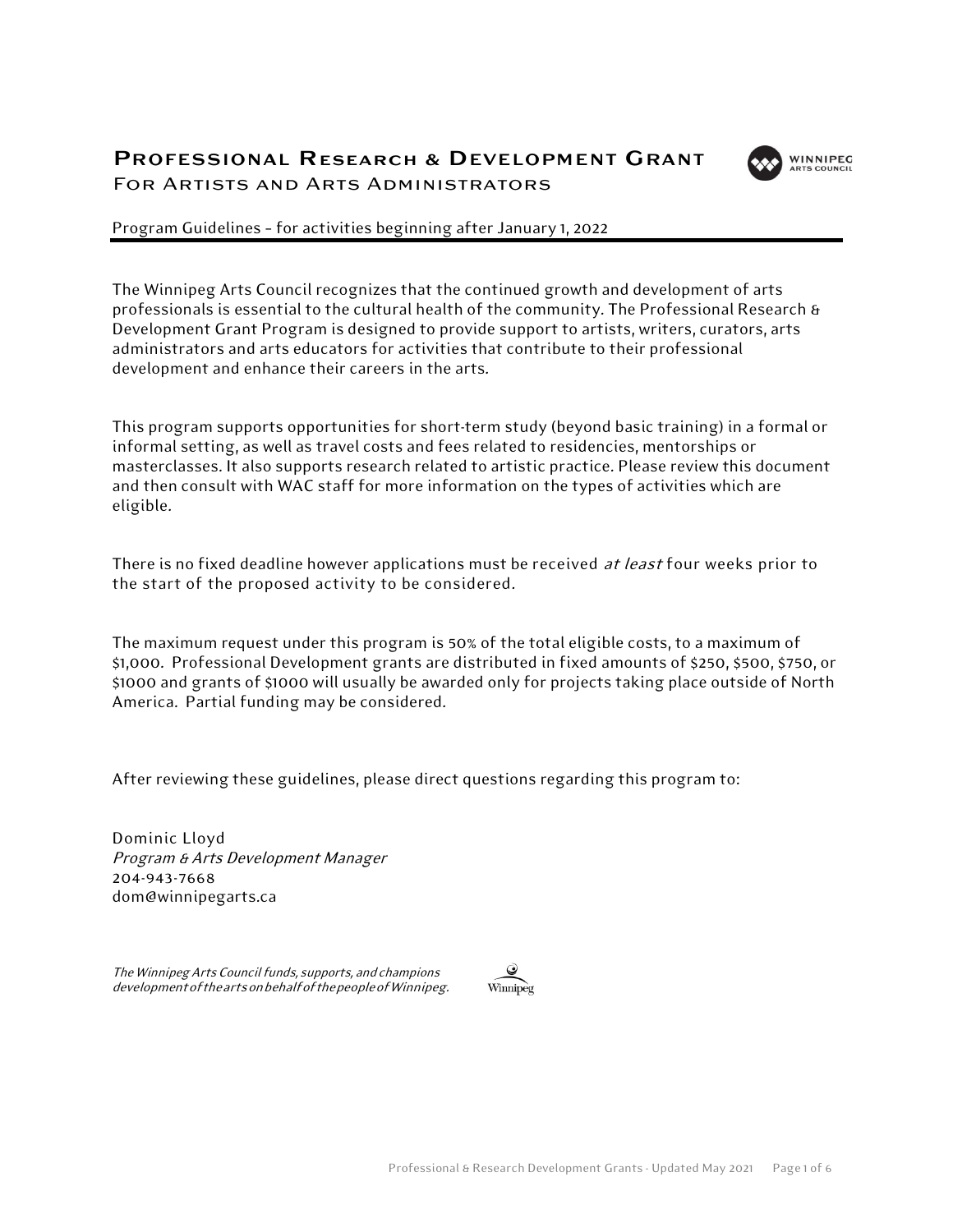## GENERAL ELIGIBILITY CRITERIA

All applicants for assistance under this program must meet the following criteria:

be a working artist or curator, dedicated to the professional practice of art as evidenced by a significant investment of time and resources, and be recognized as such by peers in their artistic discipline

OR

be a professional arts administrator with a history of working with Winnipeg artists and arts organizations. Arts educators working in Winnipeg educational institutions may also be eligible when the proposed activity is directly related to their work in the arts

## AND

- be a Canadian citizen or permanent resident
- live and work in the City of Winnipeg. An applicant must have lived in the City for at least 12 months immediately priorto the application date and maintain Winnipeg residency throughout the project. Proof of residency may be required.

## ELIGIBLE ACTIVITIES INCLUDE

- travel to attend a significant exhibition, reading, screening, performance, presentation or discussion of the applicant's work
- travel to participate in an international competition or to attend significant awards ceremonies as a nominee or recipient
- travel costs and registration fees for delegates at conferences, festivals and symposia
- travel costs and registration fees for artist residencies
- advanced short term study, workshops and professional development in arts administration or arts education
- mentorship or apprenticeship with a qualified mentor or senior professional artist/curator/arts administrator
- research (see below)

Writers or curators engaging in critical inquiry in the arts, or artists conducting specific research related to a future project, may be eligible. The program does not replace the Individual Artist grant as the primary avenue of support for creation, but may fund preliminary investigation or exploration of a potential subject, or to determine if a theoretical project is feasible. Examples of eligible costs include books, journal or database subscription fees, etc.

Prospective applicants are encouraged to review the Individual Artist grant guidelines and consult with WAC staff to determine whether the proposed activity is more suited to another WAC program. Requests for research support for projects already funded by WAC will not be considered.

Please note that travel funds are available through this program only when professional development is the main purpose of the trip. The Professional Development Program does not support travel related to the creation or production of works of art.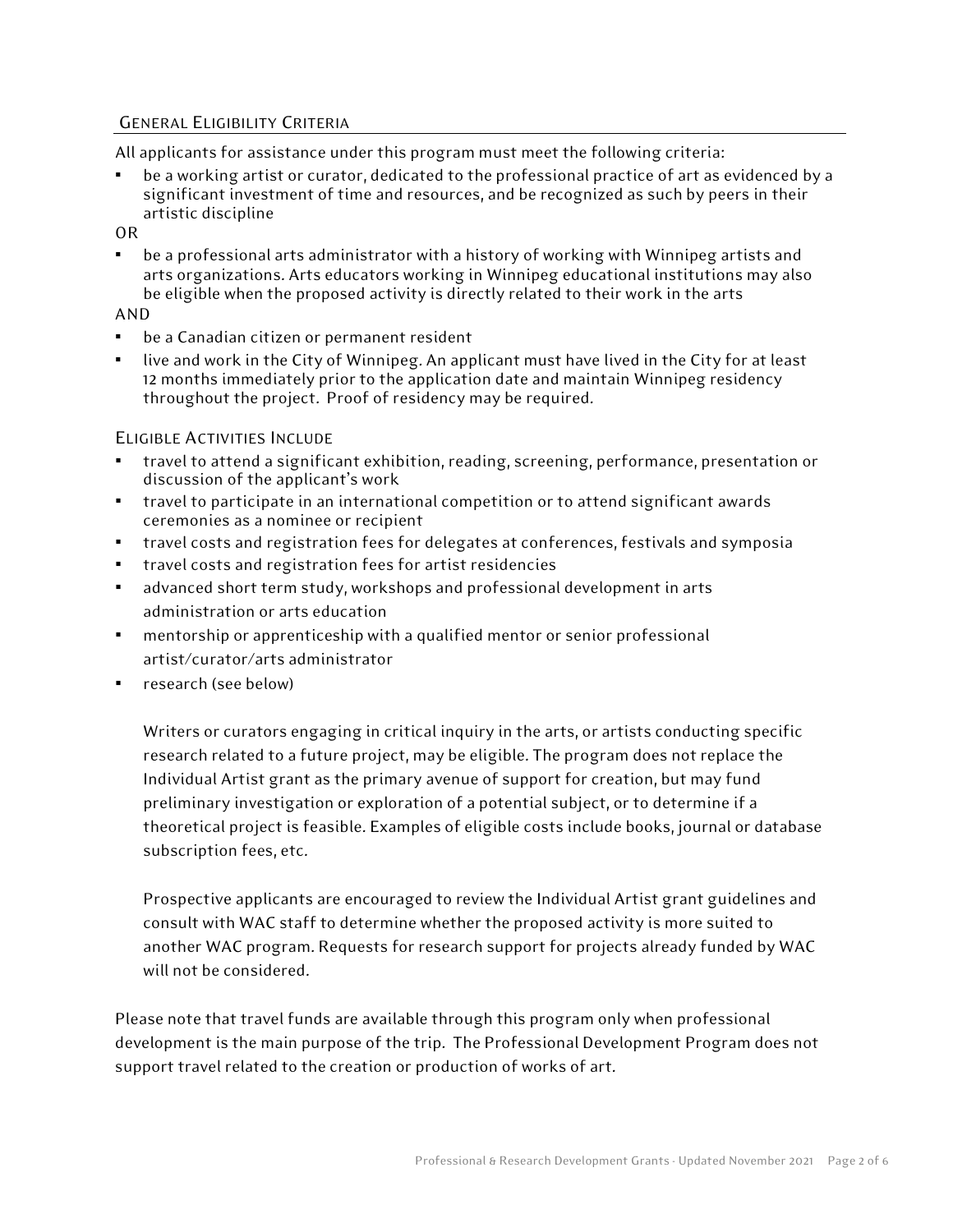## INELIGIBILITY

## These grants are not available to:

- Groups/Organizations
- High school or postsecondary students
- Amateur artists
- Individuals with outstanding reporting on previous Winnipeg Arts Council grants
- Individuals who have already received a Professional Development Grant in the current calendar year OR two Professional Development Grants in the current fourcalendar year period
- artists who have been identified as having outstanding accounts with CRA

# Professional Development Grants are not available for:

- **•** Touring or group travel
- University degree programs or any other activities required to satisfy a course requirement of an educational institution
- Activities longer than 6 months duration including applications for shorter portions of an activity which is longer than 6 months
- Presentation of academic papers at academic conferences
- Payment of membership dues or attending general/annual meetings of associations
- Expenses related to the creation or production of works of art (i.e. framing, rehearsal, installation, publishing)
- Payment of artist fees
- **E** Activities that primarily benefit an organization instead of the individual applicant
- Activities supported by any other Winnipeg Arts Council program.

## TRAVEL

Eligible travel costs include the most economical and available means of transportation –return economy train, bus, or airline ticket from Winnipeg (or the applicant's actual departure point, if nearer the destination) and the cost of public ground transportation. The program does not support requests for travel to Winnipeg from other locations.

## PRIVATE VEHICLE EXPENSES

Private vehicle expenses may be eligible only in cases when it is the most practical method of travel. Applicants seeking support for private vehicle travel should explain why it is the most practical method. The Winnipeg Arts Council recognizes a rate of \$0.54/kilometer. Please note that private vehicle travel within Winnipeg is not an eligible expense.

## ACCOMMODATION / PER DIEM

Applicant budgets may include costs related to accommodation and per diem. Please note:

- applicants may include up to \$150/day for accommodation (hotel) costs
- only paid accommodation (hotel, dorm, or hostel, etc.) is eligible for support
- the program recognizes a maximum of \$75/day for per diem (meals and local transportation)

## LIVING COSTS

In cases where travel is not required for the proposal, the Winnipeg Arts Council may support up to \$500 in living costs incurred during the professional development activity, provided that such expenses do not represent more than 50% of the total budget.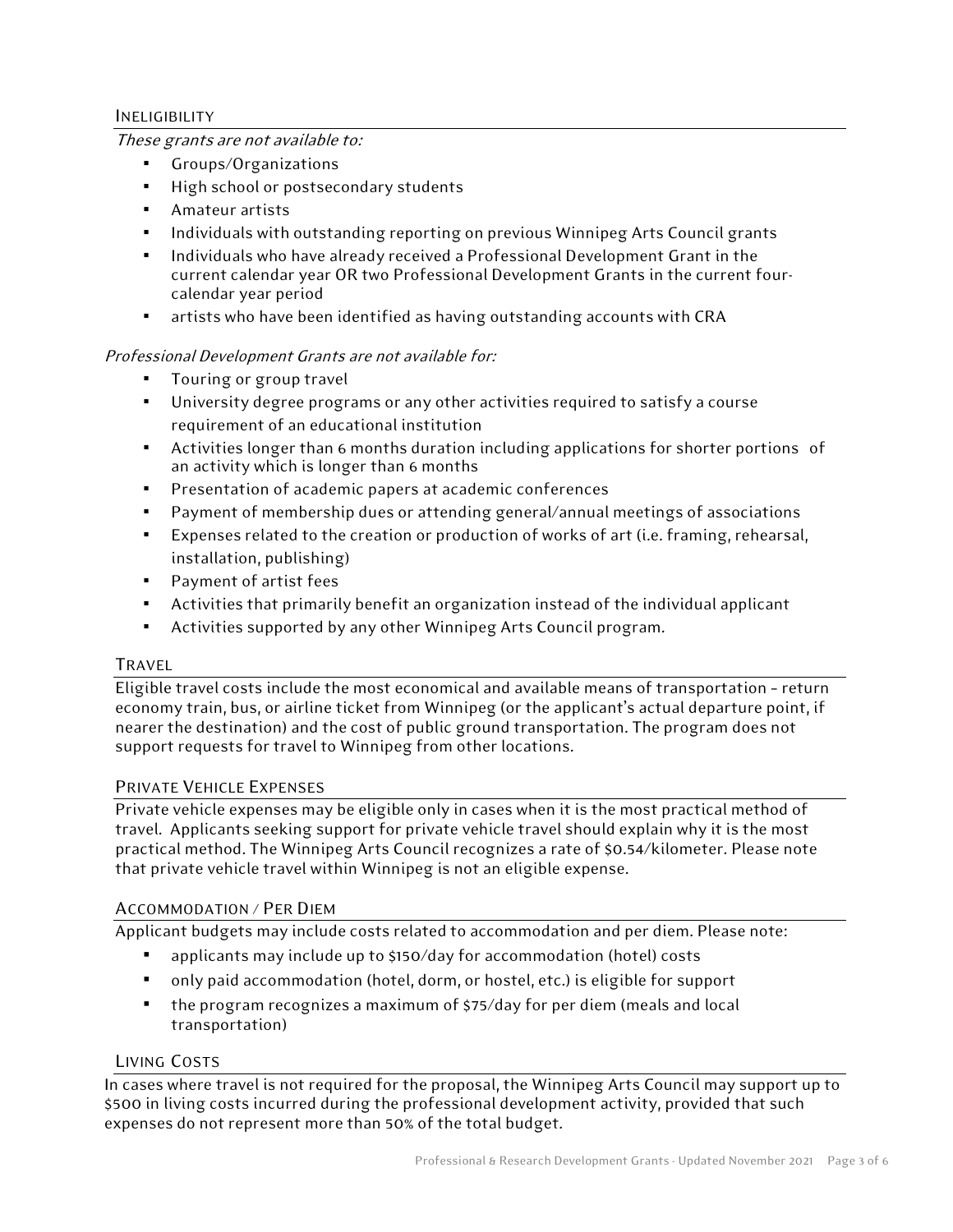# ASSESSMENT AND EVALUATION CRITERIA

Applications are assessed by Winnipeg Arts Council staff in consultation with qualified persons who have expertise in the disciplines of the applicants. The assessors will consider the following factors in evaluating grant requests:

- the relevance and significance of the activity to the applicant's current professional development
- the benefit the activity will bring to the applicant and/or arts community
- the ability of the individual to undertake and complete the activity
- the availability of funds

## DEADLINE

There is no fixed deadline for this program, however applications must be received at least four weeks prior to the start of the proposed activity. Incomplete or late applications will not be considered for funding.

## APPLICATION PROCESS

First-time applicants are advised to carefully review these guidelines, and then consult with the program staff as needed, well in advance of the deadline and prior to preparing an application. Staff can assist you by providing clarification around the application process, assessing if you and your project are eligible, and if you are applying to the appropriate program.

Applications must be submitted online at [winnipegarts.gosmart.org.](https://winnipegarts.gosmart.org/) If you do not have an individual account you must create one; if you have previously applied for an Individual Artist or Professional Development grant using GoSmart you must use your existing account. Applicants who do not have reasonable access to a public internet source should contact the Winnipeg Arts Council well in advance of the deadline to enquire about alternative application methods.

# Only one request may be submitted to this program for consideration at any time.

Please note:

- Submission of a complete application is the responsibility of the applicant.
- A satisfactory Final Report on any outstanding grants (including grants from other WAC programs) must be received and approved by the Winnipeg Arts Council before a new application can be submitted.

## NOTIFICATION

Applicants will be informed of the results of their requests, in writing, within approximately four weeks of the Winnipeg Arts Council's receipt of the completed application

# CONDITIONS OF ASSISTANCE

- Individuals may receive no more than one Professional & Research Development grant per calendar year and no more than two in any 4 calendar-year period.
- Grants are not retroactive, and cannot be applied to costs incurred prior to the notification date.
- Grant recipients will receive a T4A for taxation purposes for any award over \$500.
- Grant recipients are required to submit a final report within one month of completion of a supported activity. Receipts are not required with the final report, but the Council reserves the right to request them.
- Recipients must inform the Program Manager if they are contemplating any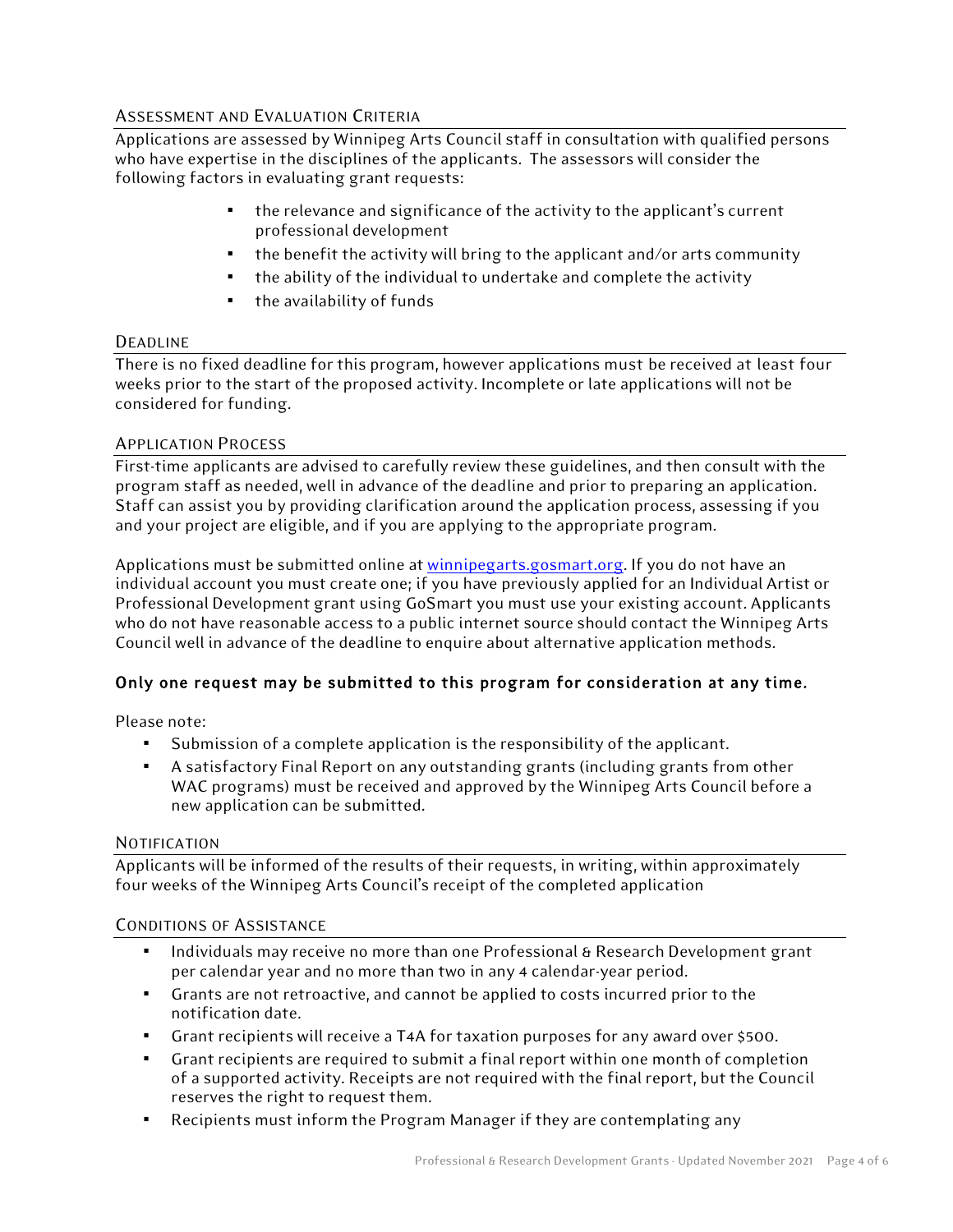substantial changes to a project. If the project is significantly changed without approval, the Council reserves the right to rescind the award.

- The Winnipeg Arts Council requires acknowledgement of its financial assistance on all film, video, or printed materials related to the activities supported by this grant program, including brochures, ads, programs, posters, signage, websites and media releases. The required wording and WAC logo are available on the WAC website at <http://www.winnipegarts.ca/logo>
- A maximum of 3 Professional Development Grants may be awarded to individuals associated with any one activity.
- A maximum of 5 Professional Development Grants may be awarded to individuals representing any one organization in any given calendar year.

# FINAL REPORT

Upon completion of a supported activity, a grant recipient is required to submit a final report in GoSmart which includes:

- 1. a brief narrative description of the project undertaken, noting any variances from what was approved in the original proposal, and reflecting on the impact of the grant in terms of:
	- a. yourartform
	- b. theshort-andlong-termimpactonyourprofessional practice
	- c. public impact and dissemination
- 2. a financial statement with actual revenues and expenses
- 3. samples of printed materials and press materials related to the project (if applicable)
- 4. images related to the project for Winnipeg Arts Council public relations use. Please include accompanying image credits: name, description of work/image, photographer, etc. The maximum dimensions are 1000x1000 pixels and we appreciate the largest images you can provide within those constraints.

## REQUIRED APPLICATION MATERIALS

Online applications are submitted at [winnipegarts.gosmart.org.](http://winnipegarts.gosmart.org/)

- Create an individual account (not organizational) with a username and password. If you have previously applied to the Winnipeg Arts Council using GoSmart use yourexistingaccount.
- Complete the voluntary Statistical Information ("Intent to Apply") section
- Fill in your application in the sections listed below. You must save your work before leaving each page. You may lose your work if you try to move to the next page without saving first.

We strongly recommend that you complete the narrative sections in a word processing program such as Word and then copy the text into the GoSmart website. You may have to adjust the formatting once you've pasted it.

# 1. Grant Registration and Voluntary Statistical Information

All information collected in this section is voluntary and used for statistical purposes only.

# 2. Grant Overview

Indicate the grant amount and total project budget. You will also need to provide the intended dates of your activity and a brief summary describing the project including the name of the event/workshop and location, e.g. To take a master class with theatre expert John Smith.